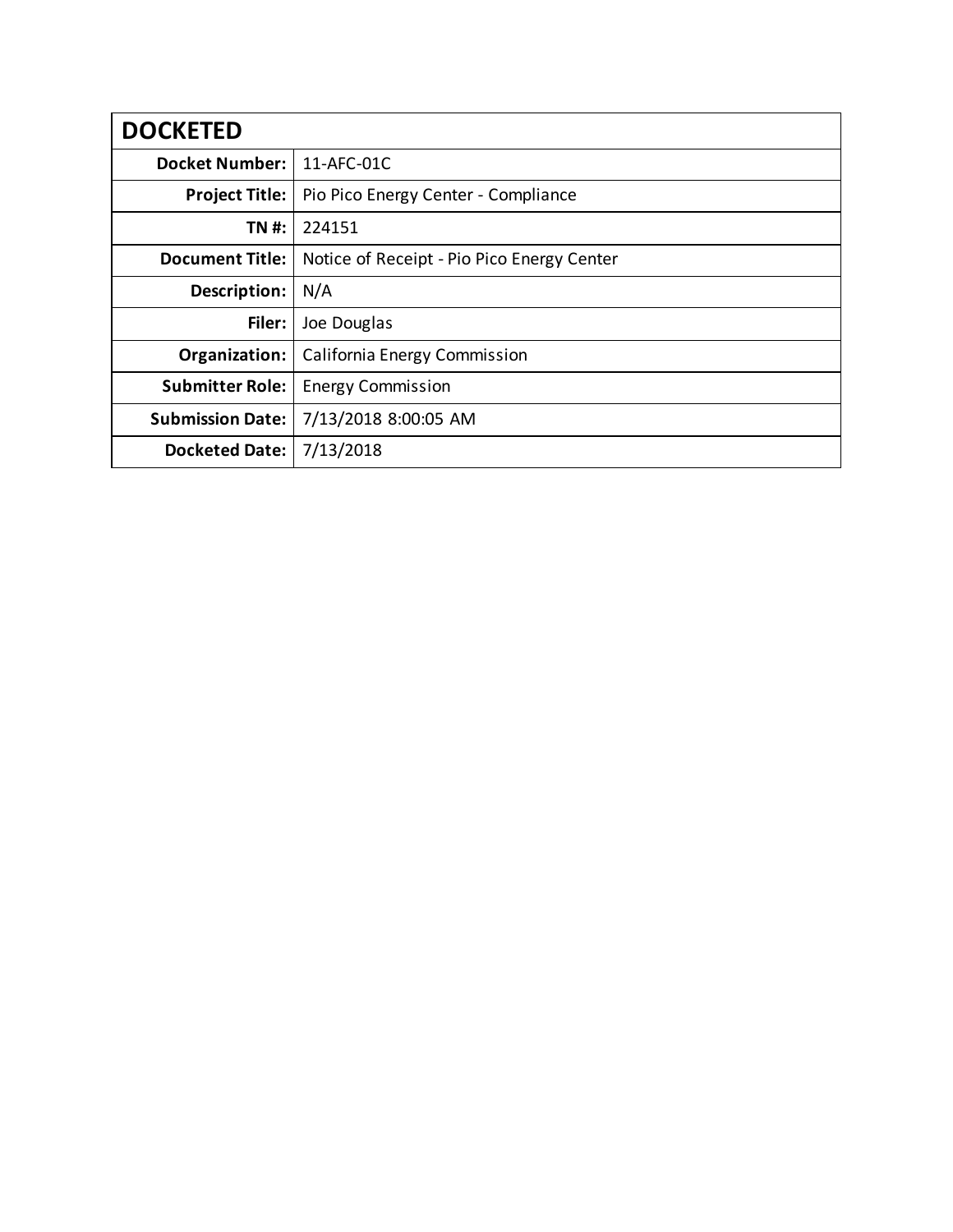CALIFORNIA ENERGY COMMISSION 1516 NINTH STREET SACRAMENTO, CA 95814-5512 www.energy.ca.gov



## **NOTICE OF RECEIPT REQUEST TO TRANSFER OWNERSHIP for the PIO PICO ENERGY CENTER (11-AFC-1C)**

On May 8, 2018, Pio Pico Energy Center, LLC, filed a petition with the California Energy Commission (Energy Commission) requesting to transfer operational control for the Pio Pico Energy Center (PPEC) from Pio Pico Energy Center, LLC, to Southwest Generation Operating Company, LLC ("SWG"). The 336-megawatt PPEC project was certified by the Energy Commission on September 17, 2012, and began commercial operation in November 2016. The facilities are located in an unincorporated area of San Diego County, California.

The request would transfer responsibility for compliance with Conditions of Certification to SWG. A statement describing the change in ownership, signed under penalty of perjury by a representative of SWG, was submitted as required by Title 20, California Code of Regulations, section 1769(b). The statement affirms that the new owner agrees to be bound by the requirements of the Energy Commission's Decision for the project and understands the obligations imposed by the Conditions of Certification. The Energy Commission may approve changes of ownership after a 14-day public notice.

The Petition requesting the transfer of ownership is available on the Energy Commission's webpage for this facility at [http://www.energy.ca.gov/sitingcases/piopico/index.html.](http://www.energy.ca.gov/sitingcases/piopico/index.html)

This Notice of Receipt is being mailed to interested parties and property owners adjacent to the facility site who may want to submit comments.

Any person may comment on the petition. To use the Energy Commission's electronic commenting feature, go to the Energy Commission's webpage for this facility, cited above, click on the "Submit e-Comment" link, and follow the instructions in the on-line form. Be sure to include the facility name in your comments. Once submitted, the Energy Commission Dockets Unit reviews and approves your comments, and you will receive an e‐mail with a link to them.

Written comments may also be mailed or hand-delivered to:

California Energy Commission Dockets Unit, MS-4 Docket No. **11-AFC-1C** 1516 Ninth Street Sacramento, CA 95814-5512